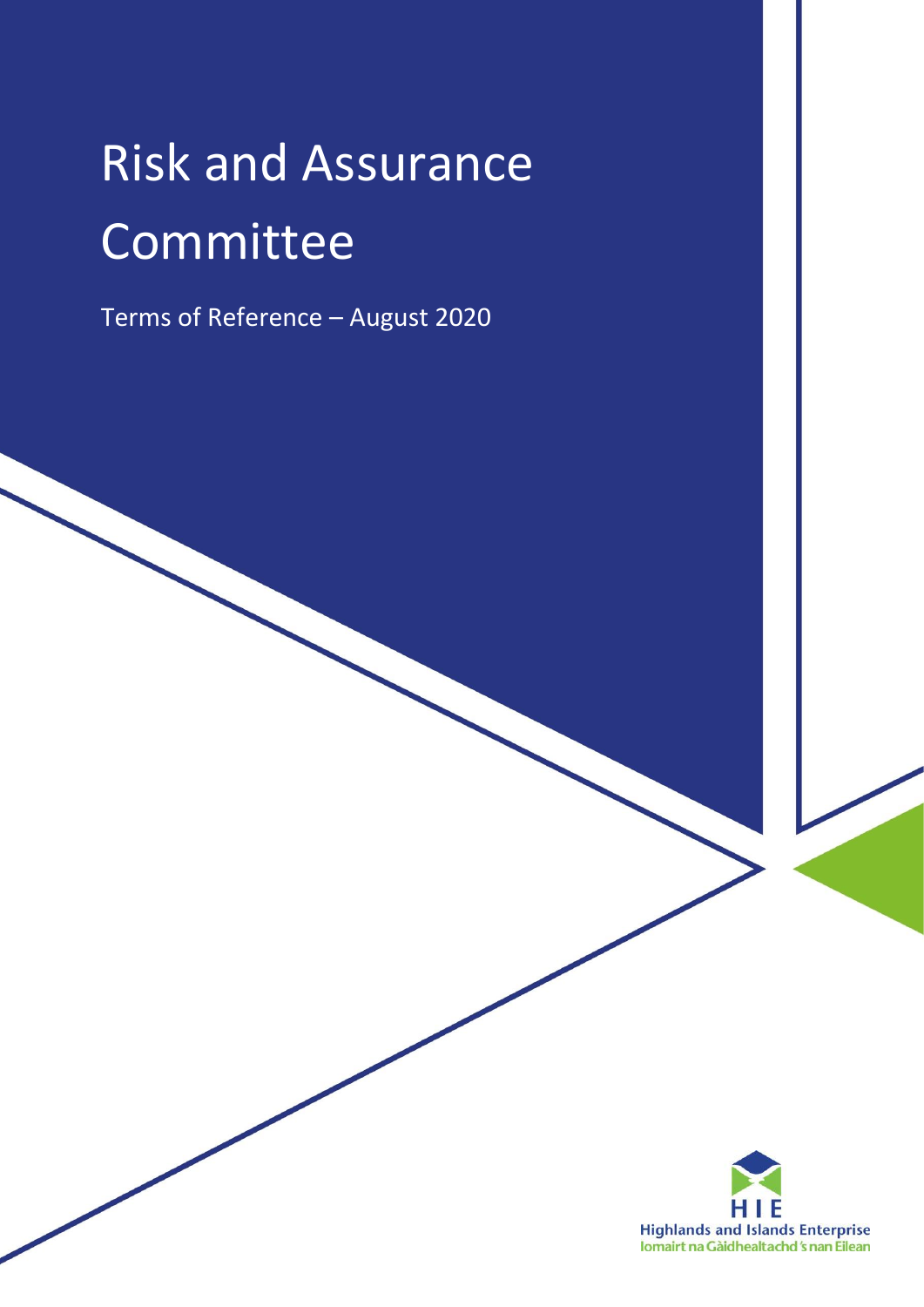# Purpose

The HIE Board and HIE Accountable Officer have established a Risk and Assurance Committee ("the Committee") as a Committee of the Board to support in their responsibilities for issues of risk, control and governance and associated assurance through a process of constructive challenge.

The Committee will undertake the role of the Audit and Assurance Committee as described in the Scottish Government "Audit and Assurance Committee Handbook"

### Membership

The Committee will comprise:

- 4 members appointed from the HIE Board
- Independent external members at the discretion of the HIE Board

The HIE Board Chair and the HIE Accountable Officer should not be members of the Committee. The Committee Chair will be appointed by the HIE Board Chair and will be a member of the HIE Board. The Committee Chair should not be the substantive chair of the HIE Board or any other Board Committee.

Appointment letters will be sent to all members, specifying roles and responsibilities and periods of appointment.

The Committee will be provided with a secretariat function by the HIE Executive Support team.

### Reporting

The Committee will formally report in writing to the HIE Board and Accountable Officer after each meeting. A copy of the minutes of the meeting will form the basis of the report.

The Committee will provide the HIE Board and Accountable Officer with an Annual Report, timed to support finalisation of the accounts and the governance statement, summarising its conclusions from the work it has done during the year.

Copies of the final minutes will be published on the HIE website.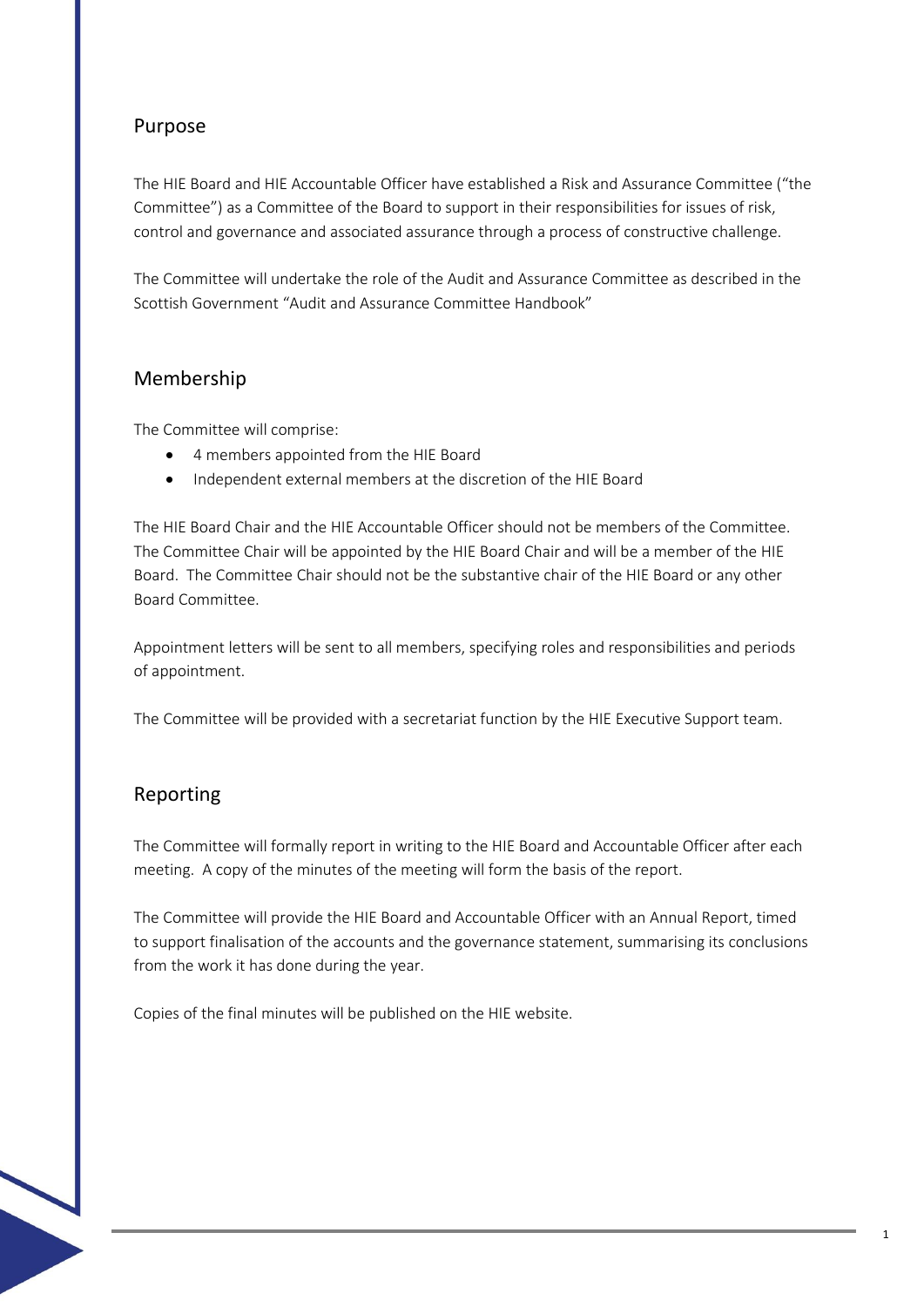# Responsibilities

The Committee will advise the HIE Board and Accountable Officer on:

- The strategic processes for risk, control and governance and the governance statement
- The accounting policies, the accounts and the annual report of HIE, including the process for review of the accounts prior to submission for audit, levels of error identified, and management's letter of representation to the external auditors
- The planned activity and results of internal and external audit
- The adequacy of management response to issues identified by audit activity, including external audit's management letter
- The effectiveness of the internal control environment. This includes oversight on matters which are the responsibility of other assurance committees including, but not restricted to, Health and Safety Committee and Information Fraud and Security Governance Group
- Assurances relating to the corporate governance requirements for HIE
- (*where appropriate*) proposals for tendering for either internal or external audit services or for purchase on non-audit services from contractors who provide audit services
- Anti-fraud policies, whistleblowing processes and arrangements for special investigations

The Committee will periodically review its own effectiveness and report the results of the review to the HIE Board and Accountable Officer. Training will be provided by HIE to support the effectiveness of the Committee.

# Rights

The Committee may:

- Co-opt additional members for a period not exceeding a year to provide specialist skills, knowledge and experience
- Procure specialist ad hoc advice at the expense of HIE, subject to budgets agreed by the HIE Board or Accountable Officer

#### Access

The Director of Business Improvement and Internal Audit and the representatives of External Audit will have free and confidential access to the Chair of the Committee.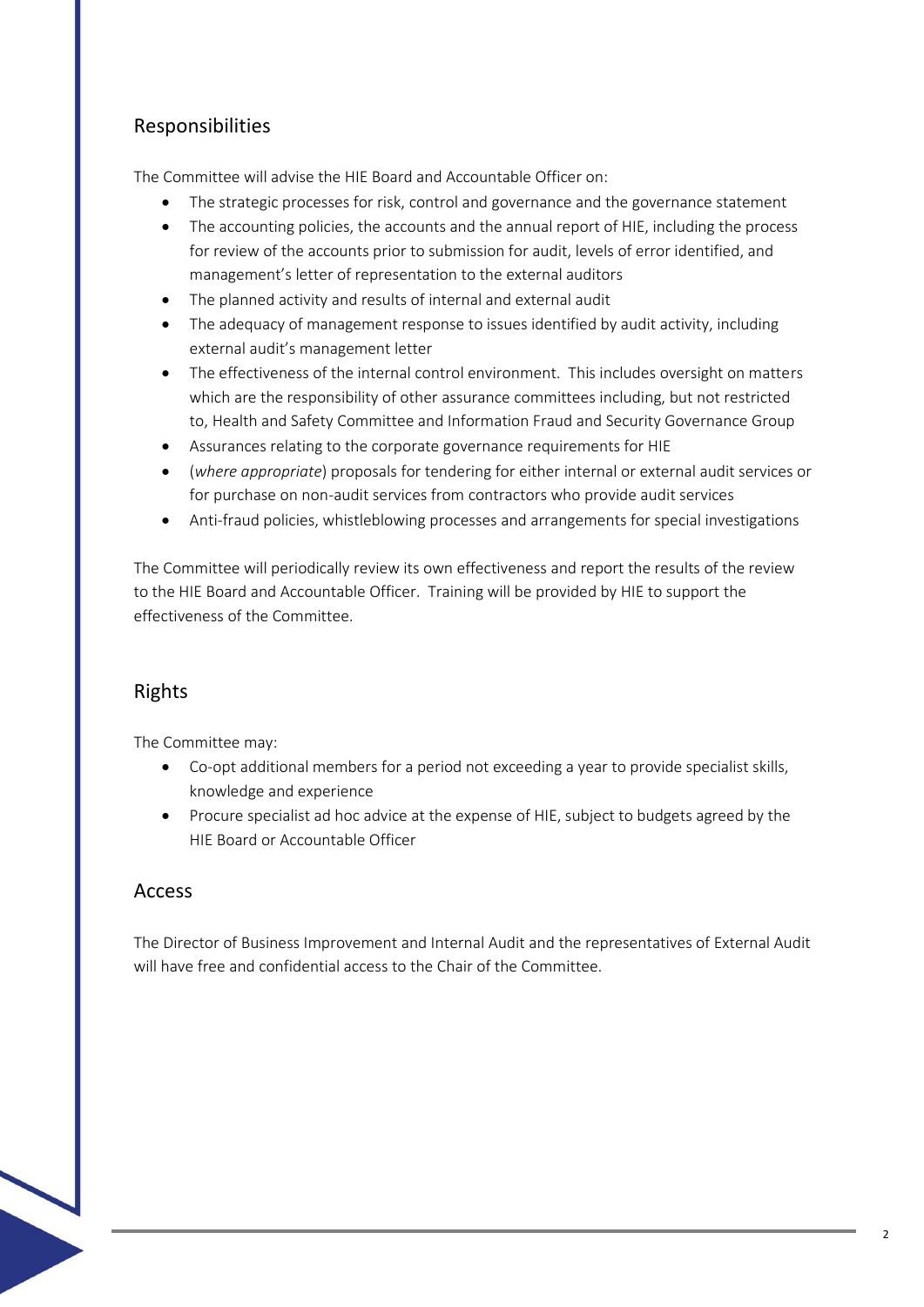# Meetings

The Committee will meet at least four times a year. The Chair of the Committee may convene additional meetings as deemed necessary.

The following applies:

- A minimum of 3 members of the Committee will be present for the meeting to be deemed quorate. Any independent external member is eligible to be part of this quorum
- Where the Committee Chair is unable to attend the meeting, a Deputy Chair will be appointed following agreement by members of the Committee
- Committee meetings will normally be attended by the Accountable Officer; the Director of Finance and Corporate Services; the Director of Business Improvement and Internal Audit; representatives of External Audit; and representatives of Scottish Government
- HIE Board members who are not members of the Committee will have a right of attendance
- The Committee may ask any other officials of HIE, or other bodies, to attend to assist with discussions on any particular matter. This could include, for example, HIE subsidiary auditors; service delivery bodies.
- The Committee may ask any, or all, of those who normally attend but who are not members to withdraw to facilitate open and frank discussion of particular matters
- The HIE Board or Accountable Officer may ask the Committee to convene additional meetings to discuss particular issues on which they want the Committee's advice
- Meetings can be held in a variety of formats including physical, virtual, and other agreed formats that enable Board members to engage in discussion of matters on each agenda and to make decisions.

### Information requirements

For each meeting the Committee will be provided with:

- A report summarising any significant changes to HIE's corporate risk register
- A progress report on assurance activity from the Director of Business Improvement and Internal Audit summarising:
	- o Work performed, and a comparison with work planned
	- o Key issues arising from internal audit work
	- o Management response to audit recommendations
	- o Any significant changes to the audit plan
	- o Any resourcing issues affecting the delivery of internal audit objectives
- A progress report from the External Audit representative summarising work done and emerging findings

As appropriate the Committee will also be provided with:

- Business update reports from the Accountable Officer
- Internal Audit specific: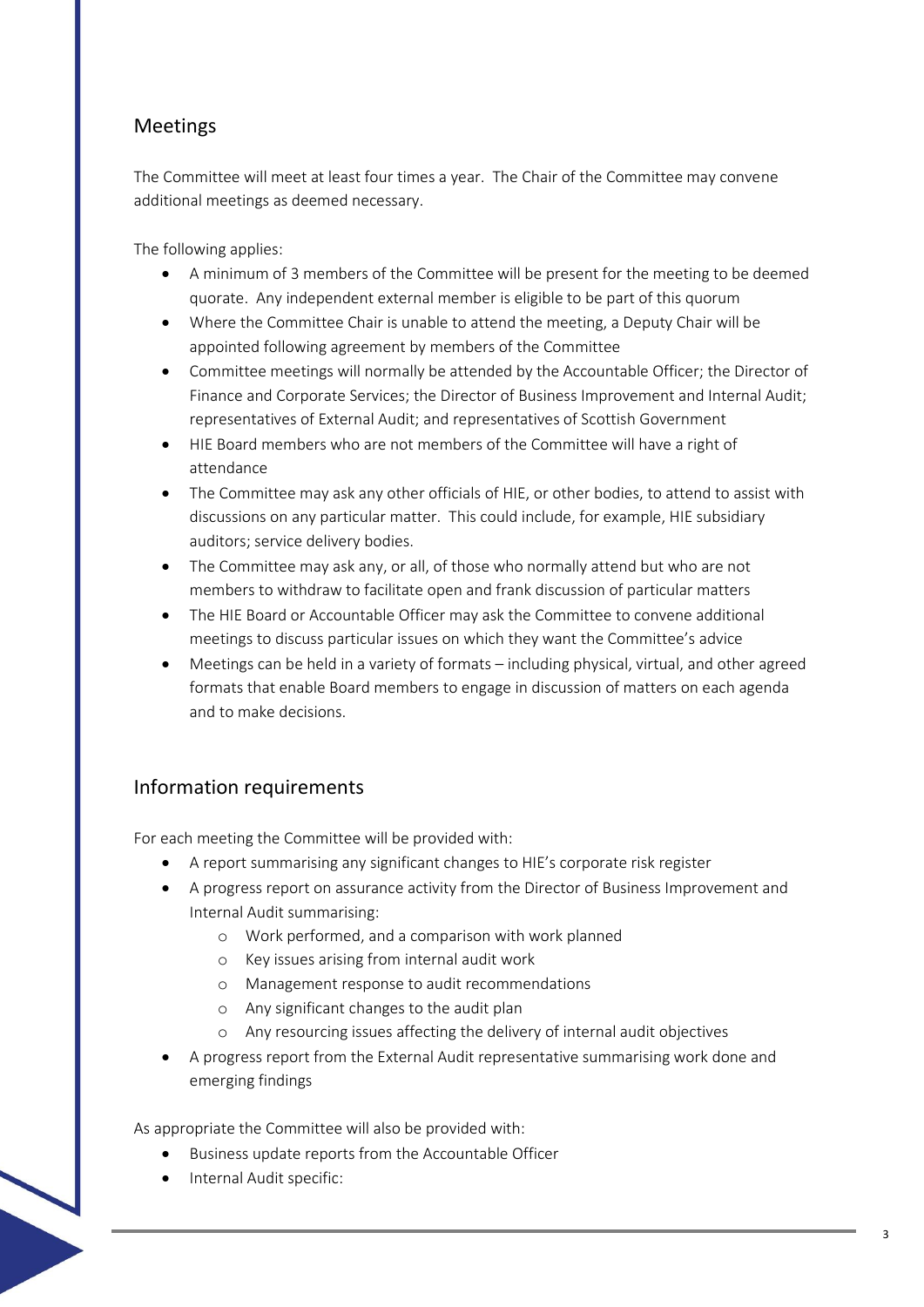- o Charter and/or Terms of Reference of Internal Audit
- o Internal audit strategy
- o Annual assurance plan
- o The Director of Business Improvement and Internal Audit's annual opinion and report
- o Quality assurance reports on the internal audit function
- HIE draft accounts
- Draft governance statement
- Report on any changes to accounting policies
- External audit's management letter
- Report on any proposals to tender for audit functions
- Report on co-operation between internal and external audit
- Report on Counter Fraud and Bribery arrangements and performance
- Reports from other sources as per the "integrated assurance framework" (appendix 1), such as:
	- o Best Value self-assessment
	- o Gateway reviews
	- o Health Check reviews
	- o ICT Assurance reviews
	- o Digital 1<sup>st</sup> Service Standard reviews
	- o Procurement Capability reviews
	- o Procurement Key stage reviews
	- o Updates from group companies and/or key significant investments